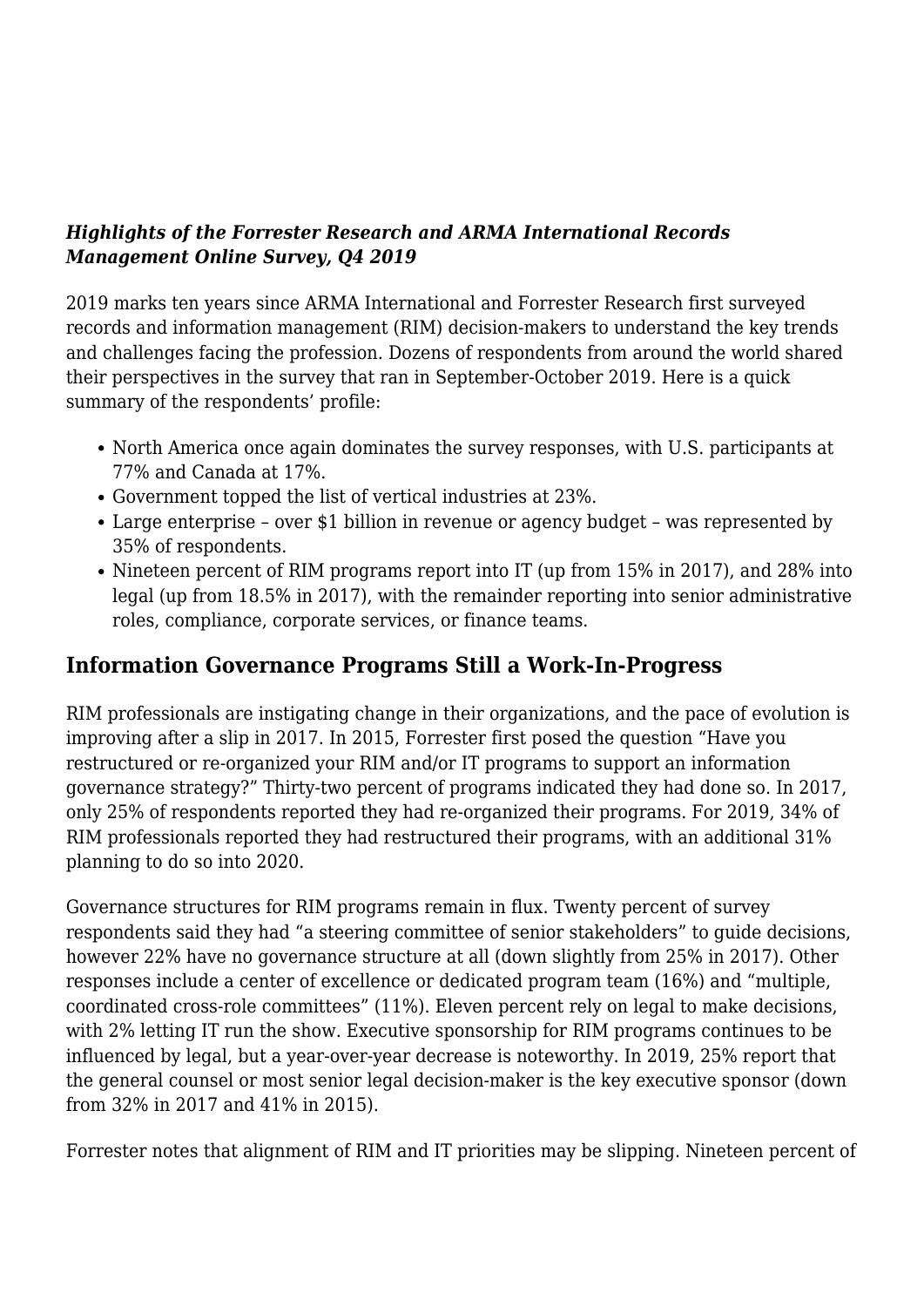RIM programs report into IT, consistent with 2017 and down slightly from 20% in 2015. Coordination of policies and priorities may have stalled. Two of the top three challenges selected by survey respondents continue to be stakeholder alignment and skills development, with 32% of respondents calling out the lack of stakeholder alignment among IT, legal, compliance, and business decision-makers as a top program challenge (up from 30% in 2017). Forty percent are challenged by the volume of unmanaged digital documents out of the RIM program's control. Just 59% of surveyed RIM professionals are included in their company's IT strategic planning, including activities such as requirements definition and vendor selection – down from 67% in 2017.

## **Digital Sprawl Continues to Plague RIM Professionals**

The top challenge for RIM teams in 2019 is the same worry they had in 2017 and 2015. When asked "which of the following represent the top records management challenges for your organization," the number one response, at 40%, was "the volume of unmanaged digital documents outside of RIM control," which is up slightly from 39% in 2017. File shares, ungoverned SharePoint sites, mobile devices, and the growing volume of content in software-as-a-service (SaaS) applications mean that silos of corporate information are not only proliferating in corporate data centers but in cloud environments as well. Expect this digital sprawl to persist: Only 3% of survey respondents – down from 6% in 2017 – expect the volume of "non-record" documents to decrease over the next year, and less than 2% expect the volume of electronic records to decrease. In comparison, 52% expect the volume of on-site physical records to decrease (up slightly from 45% in 2017), along with 42% projecting a decrease in physical records held in third-party storage facilities (up from 32% in 2017).

# **Digital Records Are Finding Their Place in the Cloud**

2019 shows continued comfort with cloud application for records management, building on the notable jump first seen in 2017. Hosted, cloud, or SaaS-based records management applications have been adopted by 32% of survey respondents, up from 30% in 2017 and 19% in 2015. A further 32% expect to use a cloud records management platform into 2020, up substantially from 18% in 2017. Just over a third at 37% have no plans to adopt the cloud in the foreseeable future, down notably from 52% in 2017.

The top objection to using the cloud for digital records continues to be *potential* privacy or security concerns – no change from 2017. Interestingly, the second-place objection is *actual* "policies, regulations or laws prevent[ing] this approach."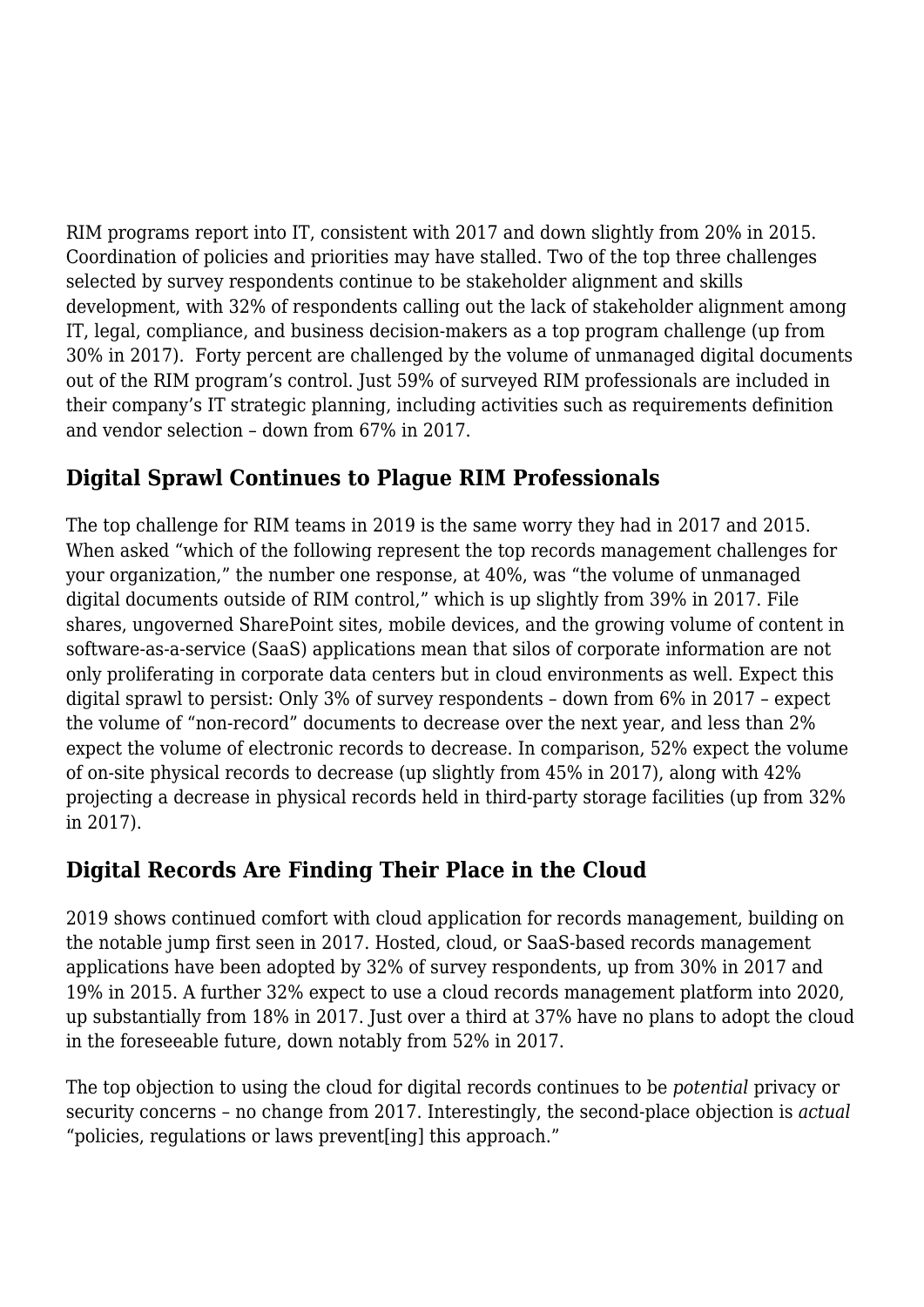Forrester also asked survey respondents using cloud records management, "what factors *encouraged* your organization's adoption of SaaS, cloud or hosted records management solutions?" The top responses were cost-effectiveness and improved speed of adoption/deployment.

# **Intelligent Content Services and Automation: Must-Haves for 2020 Roadmaps**

Artificial intelligence (AI) is the buzz-phrase of the year – but RIM professionals must research its real, practical opportunities while tuning out the hype. Vendors in the content management market are investing in intelligent content services. These include AI, machine learning (ML), and automated language translation or transcription services, provided by partnering with specialty vendors, large public cloud providers – or organizations can build their own. Only 18% of RIM professionals are involved in their organization's initiatives to use AI or ML for automated categorization/classification. As well, only 10% are involved in robotic process automation (RPA) deployments, with another 13% involved in chatbot or virtual assistant initiatives. Automation and intelligent services are increasingly being embedded or integrated into content and records management platforms, and they often use digital records to extract, use, and understand the data embedded in these documents.

Sixty-five percent of surveyed RIM professionals are not using or even planning for AI, ML, or other automation techniques for their RIM programs. For those programs that are using or planning to use these intelligent content services into 2020, the top use cases are automated retention or other policy application on digital documents (25%), automated records identification or declaration (17%), automated data or entity extraction (17%), and recognition of personally identifiable information (PII) at 13%.

Automation's impact on work processes will be profound. Businesses will use various forms of automation technologies and intelligent services to do more work with fewer humans needed to scale. Bots and virtual assistants will augment work done by cubicle and knowledge workers. Physical and digital work environments will begin to converge. And, more decisions will move to machines and algorithms, with people ceding some areas of control to technology. RIM professionals must be at the table as these new investments are made and these processes are adapted in order to identify risks and determine what needs to be captured as records, and to understand the data and content being used to feed the algorithms and automation tools. This new form of value to the business may require a rethink of existing retention and deletion policies.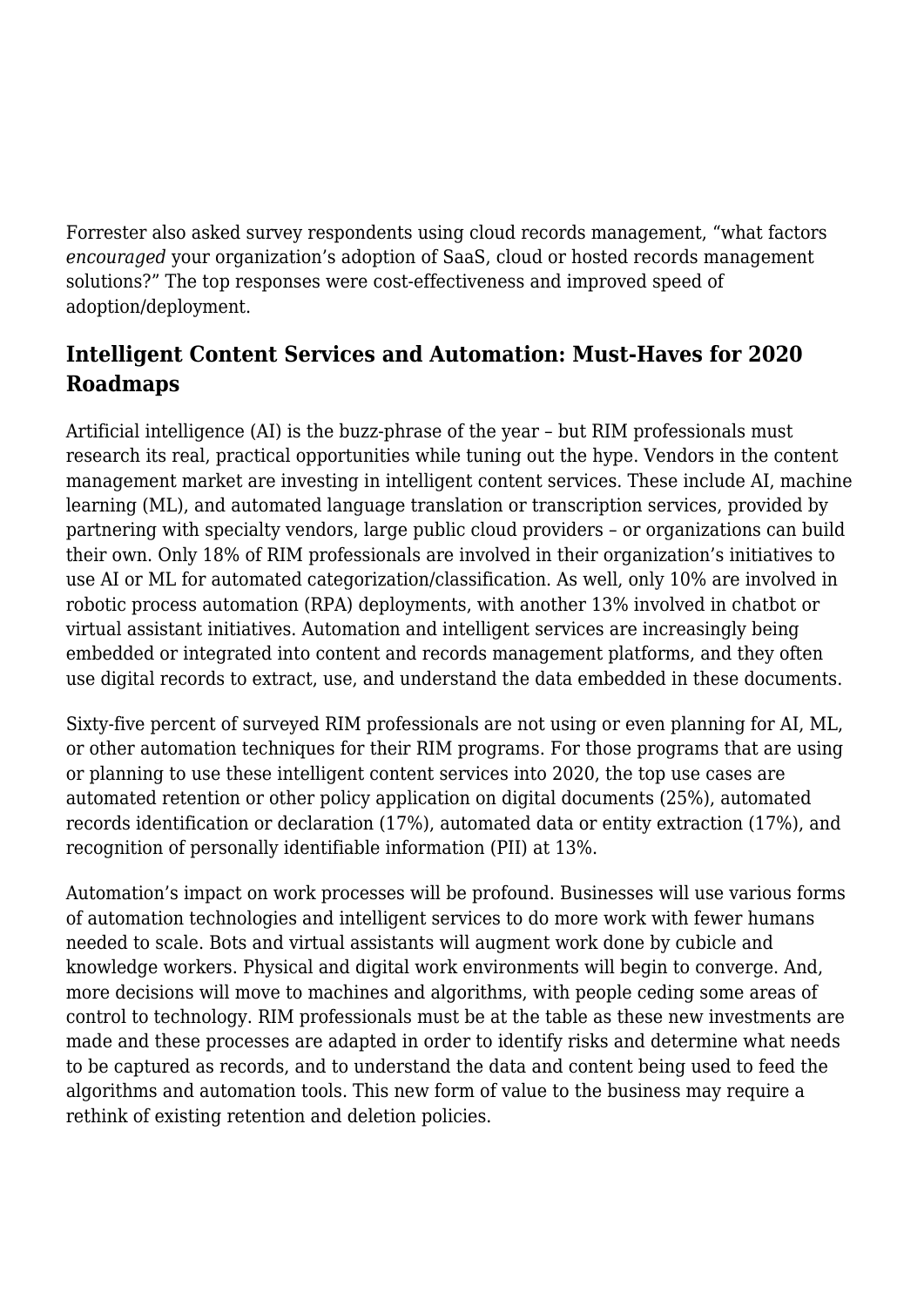### **2020 Means New Responsibilities for RIM Professionals – Privacy, Preservation, People**

With 10 years of joint research now completed, Forrester does see several constants in the results. Optimism about ongoing technology deployments remains high, although budgets remain relatively flat and few firms have plans to expand current teams. Attraction of younger workers continues to be a challenge, and almost no programs are making specific efforts to attract new workforce entrants. Additionally, a gap remains in applying retention policies to emerging sources of business content. Policies for capturing information in collaboration and file sharing sites and in team messaging apps are not as established as the policies to capture email or physical records. Forrester sees this as an area of risk: RIM professionals are still not extending consistent governance practices to the social, cloud, and collaboration tools that their client-facing colleagues have embraced.

Data protection and privacy laws have also disrupted the role of the RIM professional. While 43% of surveyed professionals are largely satisfied with their RIM applications, new investments have been required to meet rising privacy protection requirements, such as from the EU's General Data Protection Regulation (GDPR) and the California Consumer Privacy Act (CCPA). Fifty-eight percent of respondents are confident they comply with the data protection/privacy obligations within their jurisdiction or industry. But to attain this compliance has required new investment and effort. Thirty-four percent have invested in new technologies, 32% have educated employees (via workshops, training, or certifications), and 31% have enlisted external expertise to get their program in line. Handling data and confidential records in the era of increasingly toothy legislation is not easy. The top challenges in meeting privacy obligations are people-oriented: 31% report employee education on safe data handling practices as a top issue, while 25% report getting executive attention as an issue.

RIM professionals may be underestimating a new type of risk: the fragility of digital records. Items with a retention requirement beyond a decade may be at risk if care is not taken to update or migrate the information to current formats and storage. Rich media – such as audio, video, and graphics – stored in proprietary formats can be at the highest risk. Preservation issues, however, are just one element of long-term protection of digital records. The interdependency of content and data also introduces points of fragility; for example, broken links within spreadsheets, 404 messages from deleted or moved web pages embedded as sources or references, and third-party app or storage sites abandoned when vendors exit the business all mean points of failure and loss of context for our corporate, social, or cultural digital footprints.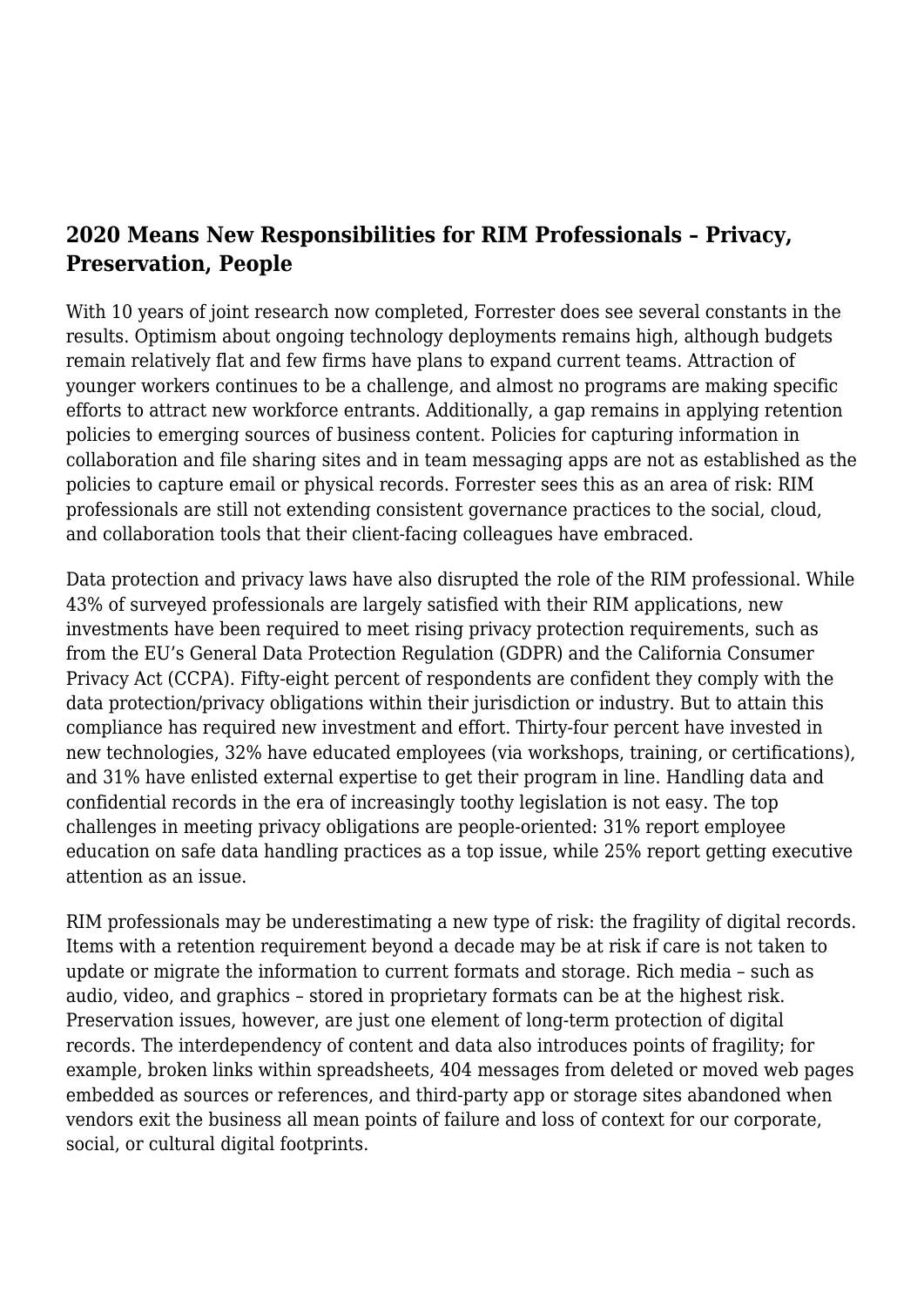RIM professionals express some confidence in their ability to retrieve digital records 15 years into the future, with 44% believing they could rapidly and cost-effectively get this information. Twenty-seven percent express a lack of confidence, with 30% neutral on their ability. Yet, this apparent confidence may be on shaky ground – 58% of surveyed RIM pros admitted their organization had no specific digital preservation strategy for information needing to be kept for more than 15 years. Retention well beyond 15 years is a reality in public sector, healthcare, financial services, construction and engineering, and energy, among other verticals. Businesses that value their presence as an iconic brand, as an innovator in their market, or as a good corporate citizen in the communities they serve will also curate and protect important digital artifacts as part of their internal archives – a function that demands good record-keeping performed upstream.

The full report will be published by Forrester in 2020.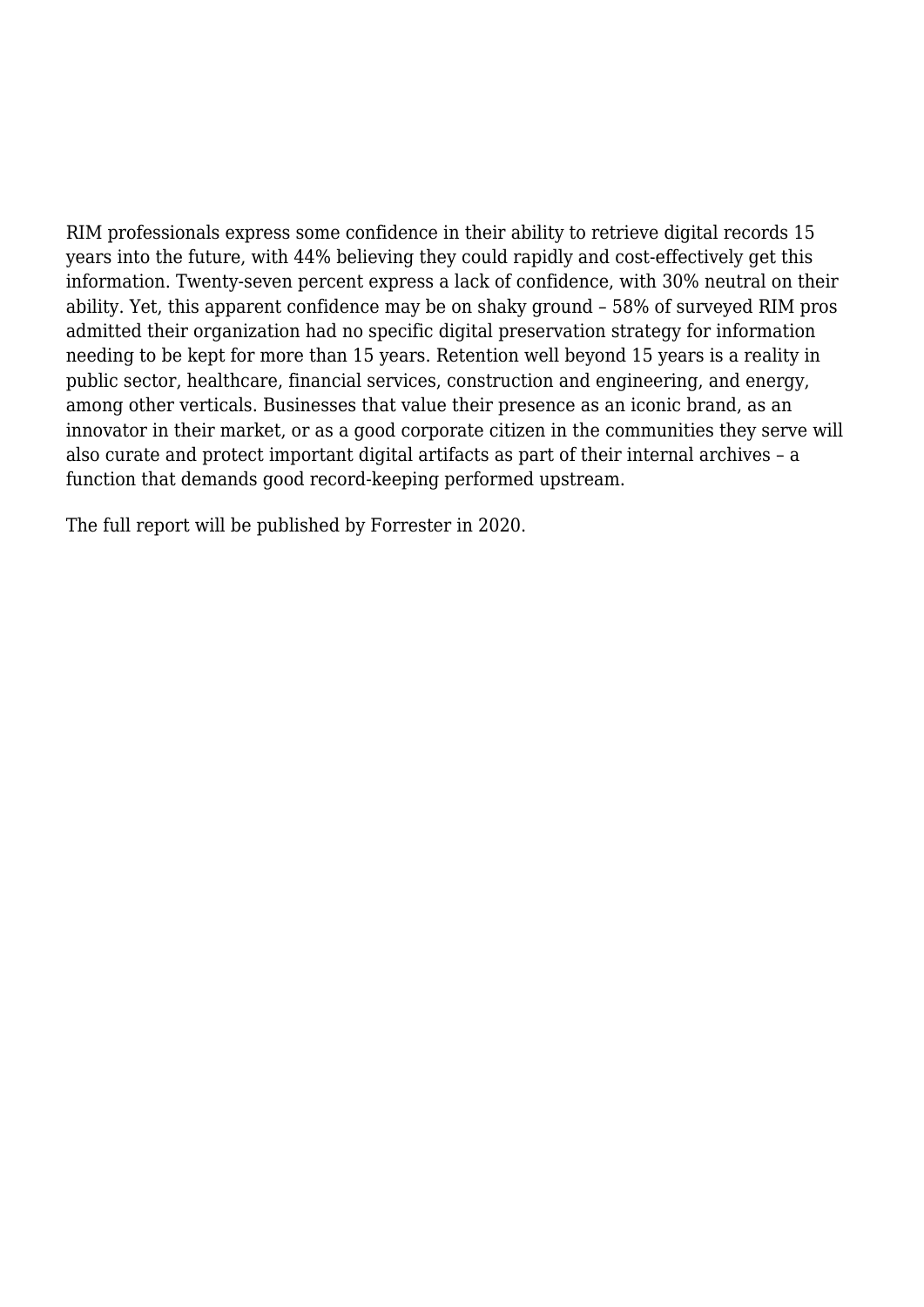# **Cloud, Intelligent Content Services, and Digital Fragility:** What's on the RIM Horizon for 2020

### **Highlights of the Forrester Research and ARMA International** Records Management Online Survey, Q4 2019



by Cheryl McKinnon

2019 marks ten years since ARMA International and Forrester Research first surveyed records and information management (RIM) decisionmakers to understand the key trends and challenges facing the profession. Dozens of respondents from around the world shared their perspectives in the survey that ran in September-October 2019. Here is a quick summary of the respondents' profile: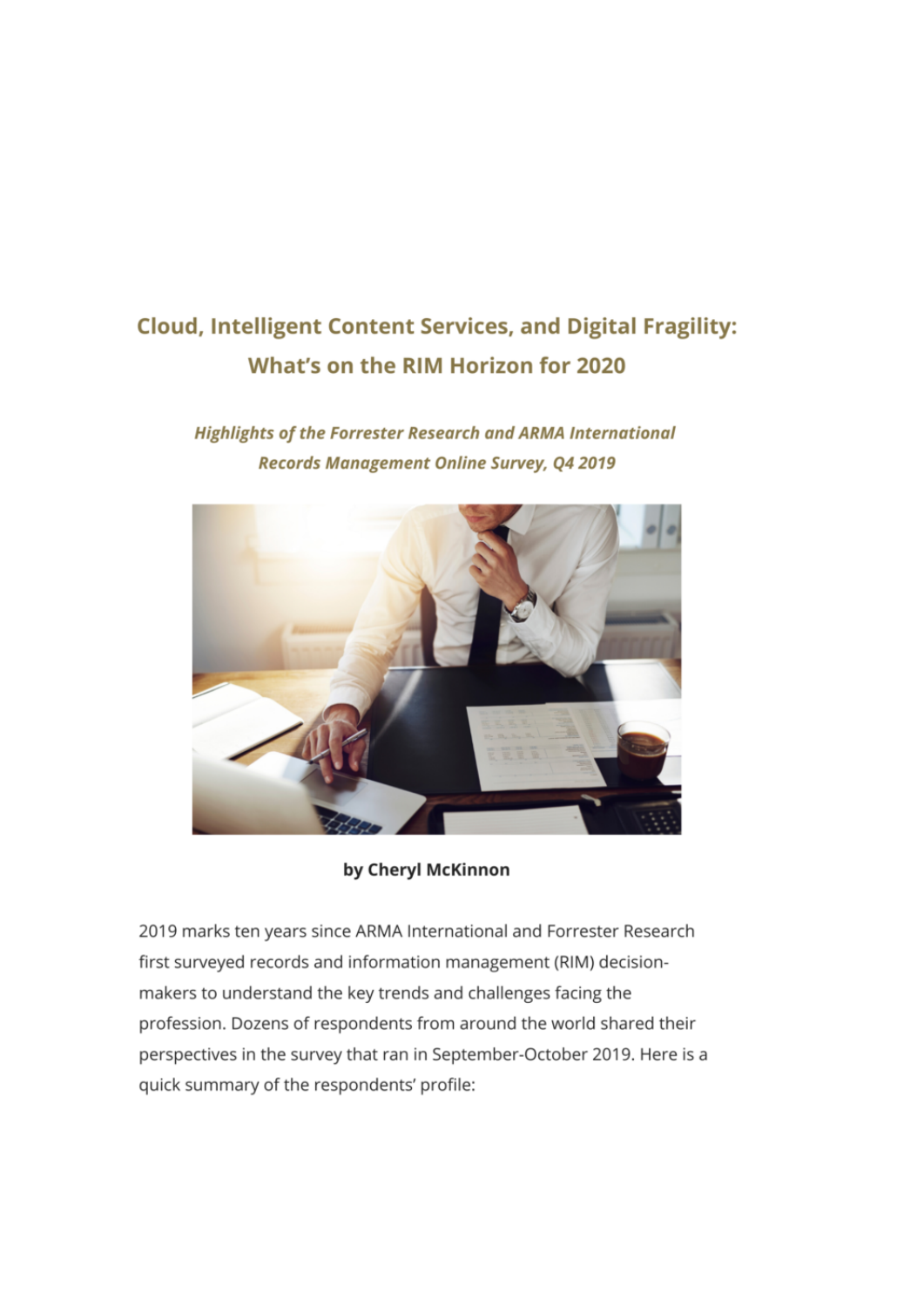View the [PDF version](https://magazine.arma.org/wp-content/uploads/2019/12/Forrester-2019-1.pdf) of this article.

# **Author**

[Cheryl McKinnon](https://magazine.arma.org/author/cheryl/)

(Visited 1,646 times, 1 visits today)

#### **About the Author**



### Cheryl McKinnon

Cheryl McKinnon is a principal analyst serving enterprise architecture professionals; she helps them support their firm's need for content and collaboration technology capabilities in the age of the customer. Cheryl delivers research and advisory services in areas including enterprise content management (ECM), content archiving, enterprise file sync and share, document-centric collaboration, life-cycle management, information governance, and file analytics.



[Analysis](https://magazine.arma.org/category/news-analysis/)<sup>2019.12.26</sup>[Cloud,](https://magazine.arma.org/2019/12/cloud-intelligent-content-services-and-digital-fragility-whats-on-the-rim-horizon-for-2020/) [Intelligent Content](https://magazine.arma.org/2019/12/cloud-intelligent-content-services-and-digital-fragility-whats-on-the-rim-horizon-for-2020/)